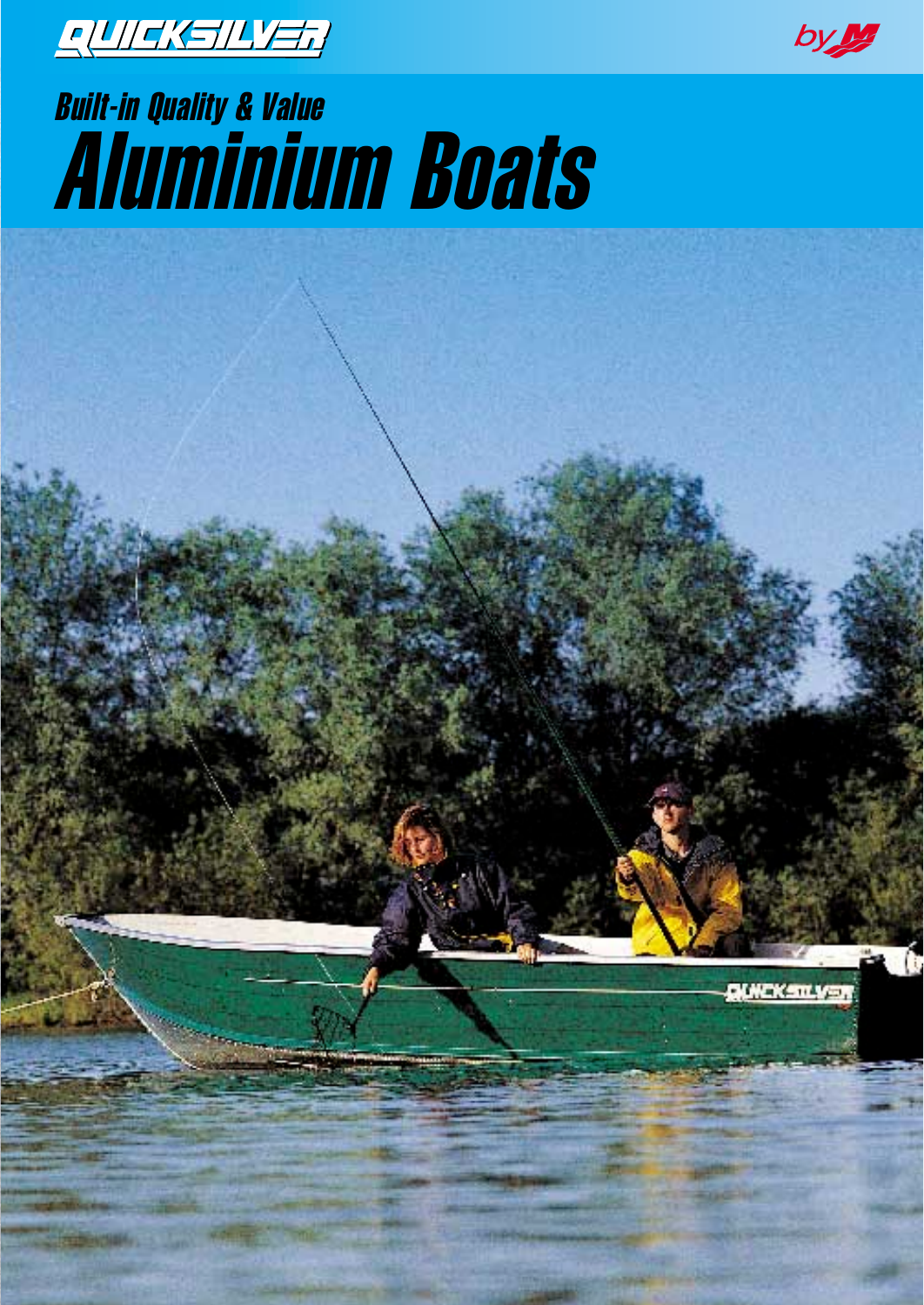#### $E[1][1]/2]$

# Lightweight Sturdy Long-lasting



**For more fun afloat, nothing delivers like a Quicksilver aluminium boat. Whether you go fishing, like waterskiing, or just want to get away from the crowd, there's a featurepacked Quicksilver boat for you.**

Quicksilver boats are built by Mercury Marine, the world's leading marine engine supplier. In the Mercury tradition, these boats are lightweight, sturdy and long-lasting. These tough aluminium boats, available in your choice of attractive forest green or maintenance-free natural silver. Choose from seven fully portable, feature packed models, all with a full five-year warranty on the structural integrity of their hulls.

The new ultralight flat bottom 310FB and 365FB are just what fishermen have been asking for.

**The quick-planing Quicksilver 355SL and 410SL** models are for more sheltered waters. The high freeboard Quicksilver 450SF, 450DLX and 500SF are designed to take up to a 30HP and 40HP outboard respectively. They come complete with fishing rod holders (except 450DLX) and a fuel tank platform.

Choose the Quicksilver to suit your needs - and whichever one you choose, you are assured of quality materials and workmanship throughout, brought together to give your boat a long working life, no matter what the conditions.

Quality construction makes Quicksilvers special. Kilo for kilo, their high-grade marine aluminium 5052 H32 alloy is twice as strong as fibreglass. Full width marine plywood reinforcements ensure transom strength. All standard wooden parts on each boat are pressure treated for longevity. A double row of rivets, in a stress-reducing zigzag pattern, reinforce the transom. Every boat is tank tested under rigorous quality control procedures to ensure water tightness. Noise dampening under-seat foam assures level flotation, even with a full load. Interiors are treated with a low glare anti-skid finish.

Standard features on all models include an easy planing modified vee hull, bow eye, lifting handles, oar locks (except 450DLX) and a transom drain plug.

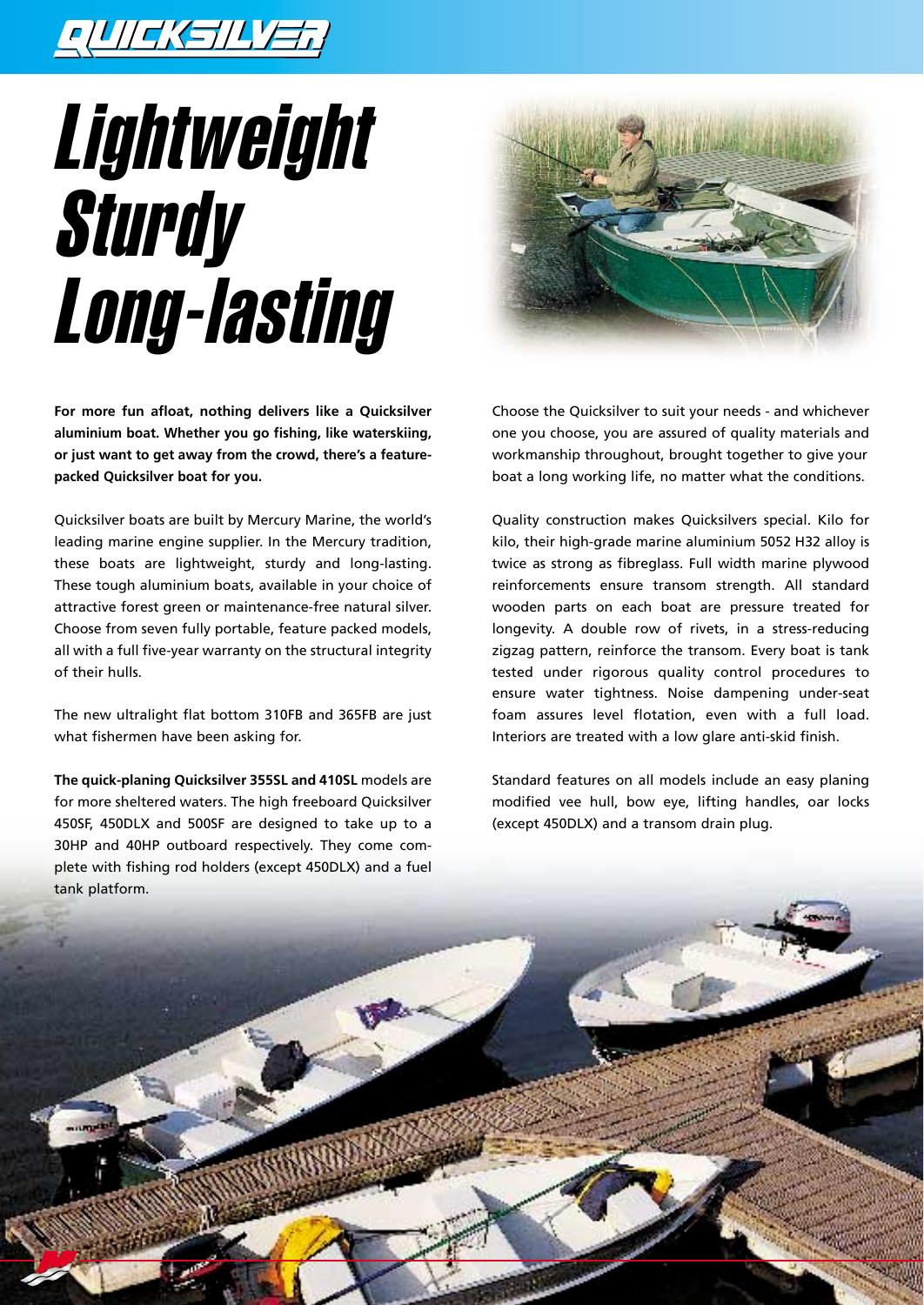#### OPTIONAL EXTRAS FROM QUICKSILVER

| ltem                                      | Model                   | <b>Part Number</b> |  |
|-------------------------------------------|-------------------------|--------------------|--|
| Quality Finished Wooden Oars from Finland | All SL/SF/DLX           | E00007270          |  |
| Solid Bronze Oar Horns                    | All SL/SF/DLX           | 67-829580          |  |
| Quality Finished Wooden Oars from Finland | 310FB/365FB             | 885993             |  |
| Zamak Oar Horns                           | 310FB/365FB             | 67-829671          |  |
| Mooring Covers for a Clean Boat           |                         |                    |  |
|                                           | 355SL/410SL             | 67-851610          |  |
|                                           | 450SF/450DLX/500SF      | 67-851611          |  |
| Easy Rolling Launching Wheels             |                         |                    |  |
|                                           | 310FB/365FB/355SL/410SL | 62-808606A1        |  |
|                                           | 450SF/500SF             | 62-808659A1        |  |



Your Quicksilver aluminium boats dealership has earned the right to stock Quicksilver parts and has been trained to provide you and your Mercury or Mariner outboard with after-sales support.

Only Quicksilver parts are precision-made to fit your outboard and keep it running in top condition. Genuine, quality Quicksilver parts, backed by an exclusive product warranty.



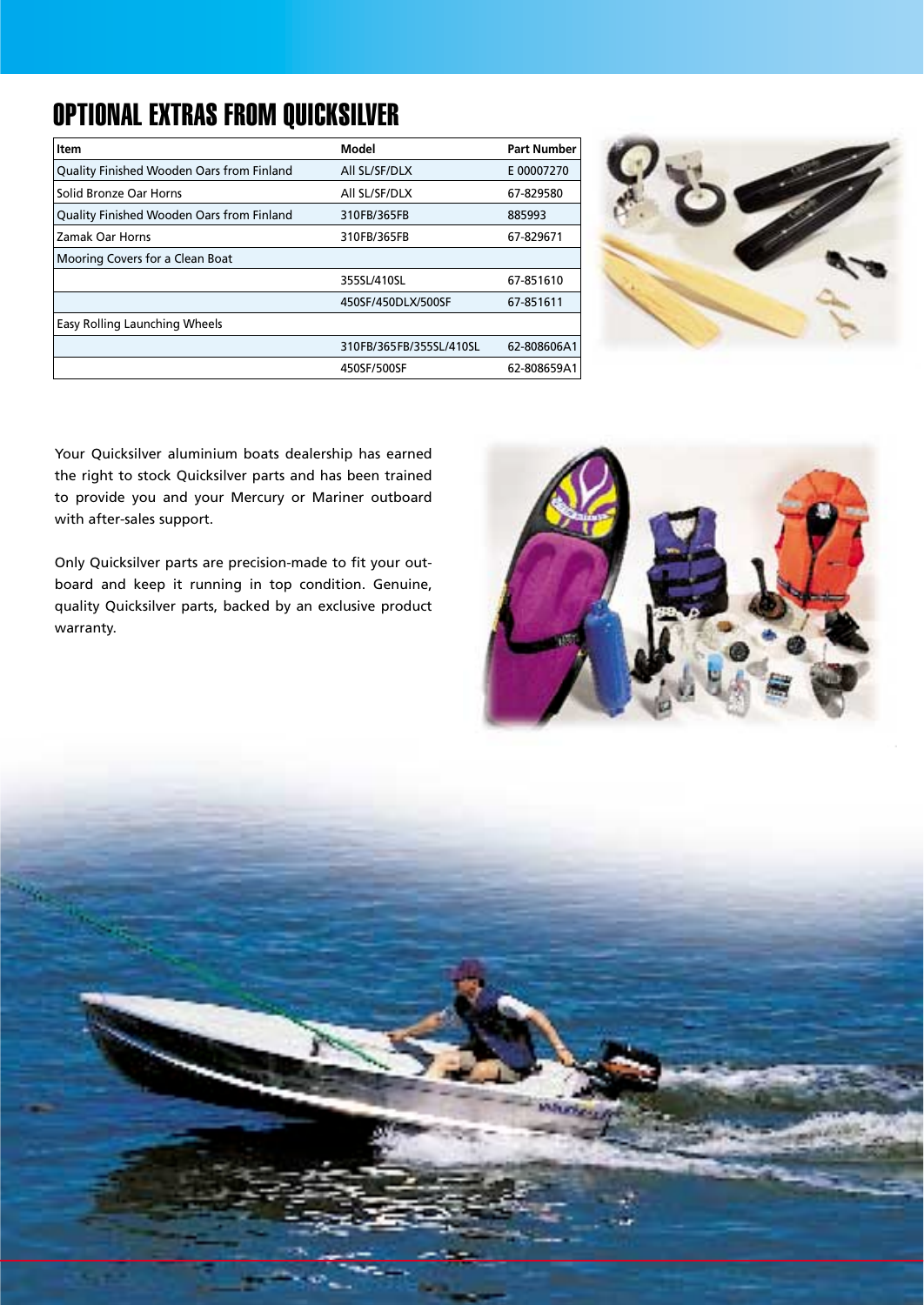## Quicksilver 450 DLX



The 450DLX combines an easy to walk on floor with the traditional performance of a V-bottom hull. Spray chines throw water away from the boat to give you a dry ride, even in choppy water.

The split centre seat permits easier movement in the boat. Fishermen and boaters alike will really appreciate the two closed storage compartments for gear and equipment. The port compartment is watertight and can be used as a live well. For extra comfort, the seats are topped with a weather resistant vinyl covered pad.

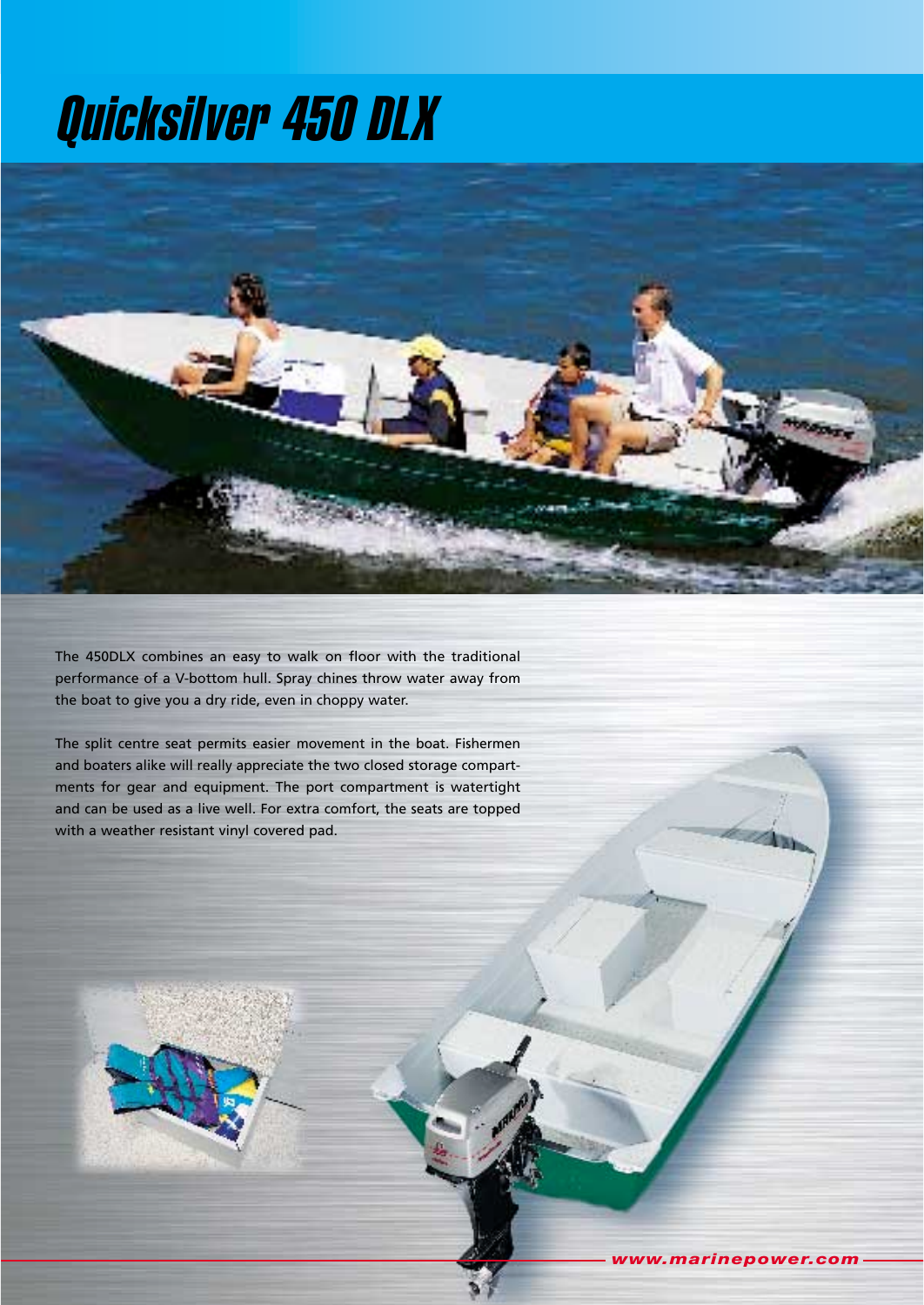# Flat-Bottom series

Here are the boats that serious fishermen have been waiting for. No more backbreaking lifting: These boats weigh less than a third of the weight of similar size rotationally moulded boats. This means that they are easier to pull out of the water, easier to load on a trailer and easy to flip upside down for storage. They are so light that it only takes 1 person to load the boat on the roof of a car.

Long lasting : Welded seams are your guarantee of water-tightness and Quicksilver's marine quality aluminium is not subject to ultraviolet degradation.

Safe and secure : Like all Quicksilver aluminium boats, these craft are unsinkable with 3 foam-filled flotation seats. Of course they are CE approved.

Economical to operate : Thanks to their light weight and flat bottom they will plane with only minimum horsepower. And a light weight boat is less expensive to tow behind your car.

Easy to customize : The all aluminium construction means that it's easy to attach fishing rod holders, anchoring systems, accessory clips, etc. with simple pop-rivets or nuts and bolts.

### The Very Best in Outboard Power

**CENTRAL ADAM** 

The perfect power for every model Quicksilver aluminium boat is a reliable Mercury or Mariner 2-Stroke or 4-Stroke outboard engine. Depending on the size of boat, you can fit up to 40HP of power.

These are leading outboards from the world's largest pleasure boat engine group. Versatile performance engines which are loaded with features. They've been designed to start fast and easily, time after time and to be sheer pleasure to use once you are underway.

Each Quicksilver boat dealer is fully qualified and equipped to maintain your Mercury or Mariner engine in tip-top condition at all times.



**MORRY** 

**NEW**